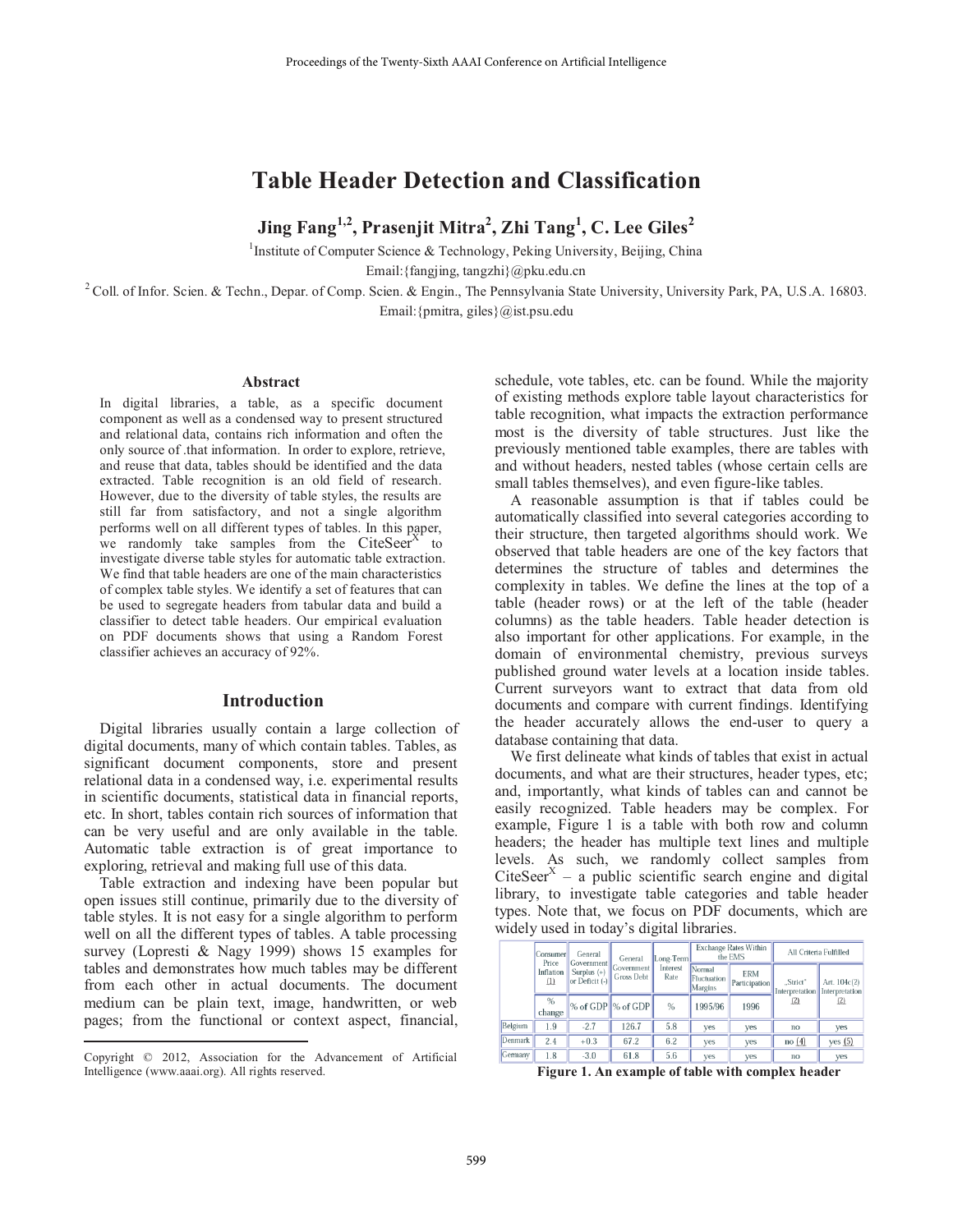We then propose and evaluate algorithms that automatically detect table row headers and column headers. First, we apply a forwards weighted average score strategy to calculate similarity between consecutive table rows/columns and then find the first local minimum topdown/left-right to be the separation between header and data. Second, a similar backwards strategy is applied from the last row/column to the first to find separations. Additionally, we treat the problem as header and data binary classification problem, and apply three classifiers support vector machine (SVM), logistic regression, and random forests. In the experiments, we elaborate on feature selection, analyze parameter impact, and compare the performance of these three models, as well as with the rulebased method.

This research is based on an existing table extraction tool, which is part of the search engine system *TableSeer* (Liu et al. 2007). It automatically identifies tables in PDF digital documents, detects table boundaries (Liu, Mitra, & Giles 2008) and extracts the contents in the table cells (Liu et al. 2006). The contents are then stored in a queryable table in a database. It also indexes the tables and provides a novel ranking function to enable end-user table search. However, existing work on extracting table structure stops after finding cells, segmenting rows and columns. This work extends previous work and in many ways explores automated methods for topological discovery.

#### **Related Work**

Previous surveys (Zanibbi, Blostein, & Cordy 2004) and (Silva, Jorge,& Torgo 2006) summarized approaches for table recognition, which can be divided into physical and logical structure analysis. The former refers to segmenting table cells, rows, and columns, while the latter aims at finding out about table headers, extraction of header hierarchy, and analysis of index relations (Hirayama 1995) - (Seth et al 2010).

For logical structure analysis, (Nagy *et al* 2010) presented a grammatical framework for parsing a linear string representation of column headers of tables in a range of specified formats for web pages. They focused on grammar-based header hierarchy extraction using already known column headers, but didn't mention how the headers were detected. Wong (Wong, Martinez, & Cavedon 2009) classified tabular information for the task of named entity detection for genetic mutations. HTML documents and tables were broken up into row headers, column headers and data cells by making use of the *hr* tags. Then, a machine learning method and simple bag-of-word features were used to extract mutation classes. They focused on the extraction task rather than the actual detection of row/column headers. Moreover, the processed dataset is also an HTML format instead of a PDF format, which is harder since there is no tag information.

There are numerous methods proposed for table detection and table structure extraction. However, very few have addressed table classification or related topics. (Wang

& Hu 2002) classified web tables into *genuine tables* and *non-genuine tables*. The former refers to real tables, while the latter means those using table tags only to organize and arrange content. This kind of classification is special for web tables, where <Table> </Table> tags do not necessarily mean that there is a table. Kim and Liu proposed a function-based table categories detection method (Kim & Liu 2011). They classified scientific document tables into three topical categories: background, system/method, and experiments, and two functional categories: commentary and comparison. This functionbased table classification is beneficial to table interpretation. But it is not designed for improving table recognition accuracy.

More importantly, to the best of our knowledge, our work is the first to detect how frequent different styles of headers are used in computer and information science academic documents, which is a topological investigation.

The main contributions of our work are: *i)* we investigate document samples in a digital library to identify the frequency of different styles of headers and categorize them; *ii)* we design table header detection methods and compare their performances empirically to demonstrate their efficacy.

#### **Dataset**

We randomly collect two dataset samples from CiteSeer $<sup>X</sup>$ </sup> document repository; both contain 200 PDF scientific documents. *TableSeer* (Liu et al. 2007) is used to extract tables from these files. The distribution of the number of tables in each file (shown in Figure 2) is similar across both samples. Overall, 76 documents in dataset sample1 and 87 documents in sample2 contain tables. The total numbers of detected tables are 151 and 130 respectively. Through manual judgment, we find that some document components such as algorithms, code and, figures are mistakenly detected as tables; some tables with image cells are detected as empty, and some do not contain any text content due to the errors made by the  $\text{PDFBOX}^{\text{T}}$  parse engine used in *TableSeer*. These cases are treated as invalid and are not counted when doing header detection evaluation. Finally, we get 135 valid tables from the first sample, and 120 from the second.



 $1$  http://pdfbox.apache.org/

 $\overline{a}$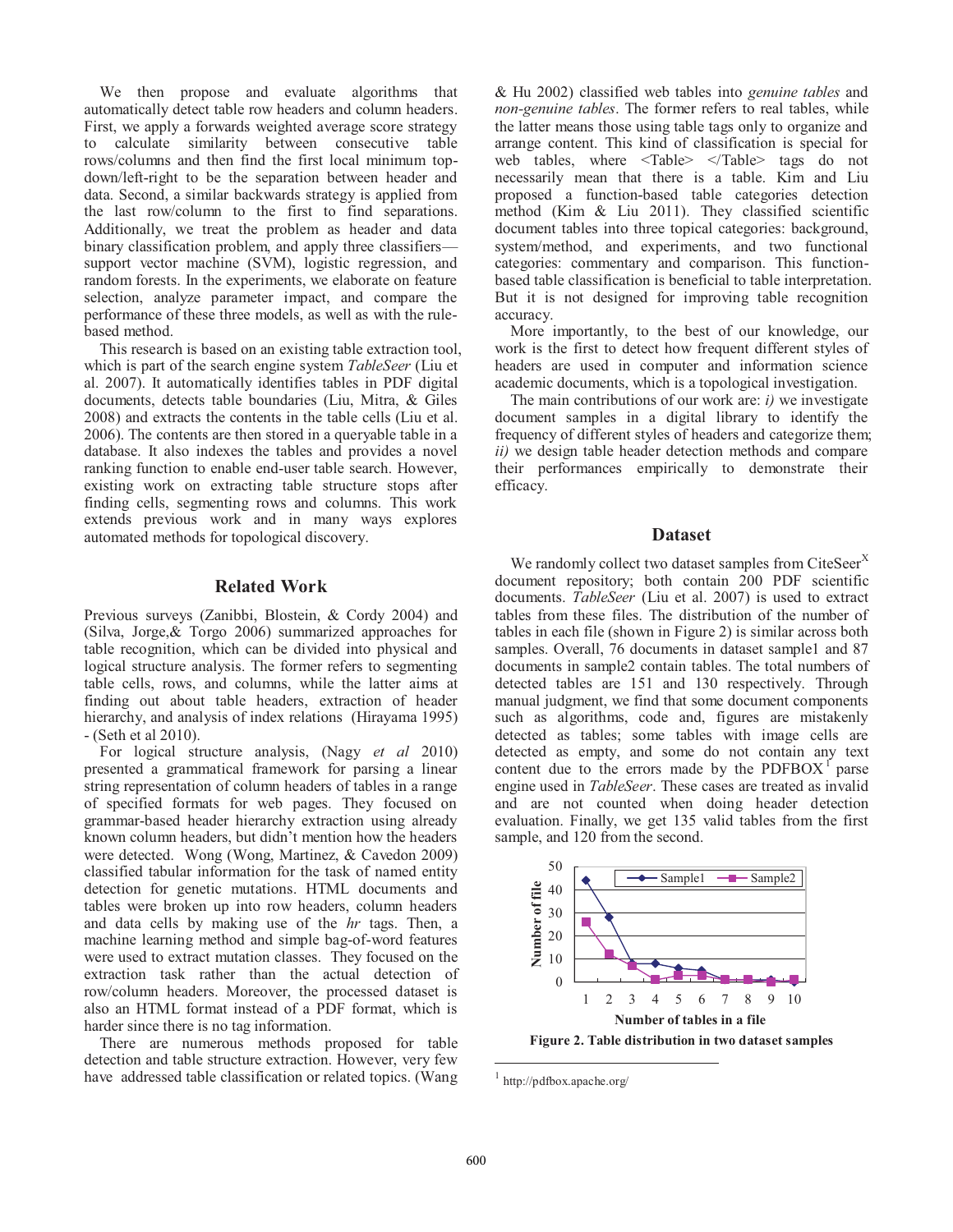We look at table header types and layout complexity. During this process, only valid tables are counted. If only a row header or a column header exists, the table is called a one-dimensional table (1-D); if both headers exist, a twodimensional table (2-D). Some tables do not contain either kind of header. Multi-dimensional tables (M-D) contain multi-dimensional data flattened into a two-dimensional form, e.g., in Figure 3 the table contains data related to: *i)*  different states, *ii)* different sexes, *iii)* different age categories, and *iv)* different years. The columns represent different years, but the other three dimensions are flattened out into the rows.

| 62 years and over<br>85 years and over | 23.883.016<br>3,012,589 | 25 356 512<br>3.548.228 | 28.263.589<br>4.181.674 | 32.325.680<br>4,608.982 | 37,250,808<br>4,865,542 | 42.287.054<br>5,297,384 | 46,068,581<br>6.263.097 |
|----------------------------------------|-------------------------|-------------------------|-------------------------|-------------------------|-------------------------|-------------------------|-------------------------|
| <b>Median Age</b>                      | 36.5                    | 37.6                    | 38.4                    | 38.8                    | 39.3                    | 39.9                    | 40.3                    |
| <b>ALABAMA</b>                         |                         |                         |                         |                         |                         |                         |                         |
| Female                                 | 2,300.596               | 2.340.339               | 2.375.889               | 2,410,300               | 2.444.368               | 2,481.144               | 2.518.723               |
| Under 5 years                          | 144,933                 | 148,492                 | 146,076                 | 144.987                 | 144.267                 | 147,148                 | 152,260                 |
| 5 to 13 years                          | 277 927                 | 268,480                 | 267 064                 | 1200 330                | 266 176                 | 266,074                 | 269 762                 |

**Figure 3. An example of multi-dimensional table** 

Figure 4 shows the proportion of different header types in our samples.



**Figure 4. Proportion of different header types** 

We also classify tables into *complex* and *simple types* based on our observations of table layout characteristics. The complexity is caused by the following: multi-line cells, multi-level headers, multi-dimension, long and folded table, and other irregular cases. Some examples are shown in Figure 5. Tables without such complexity will be referred to as simple tables. The sub classes of complex tables are not mutually exclusive. For instance, Figure 5 (b) shows a long, folded table with a multi-level header.

|                                |                 | <b>Object</b> Label<br>condition | No Object Label<br>condition |
|--------------------------------|-----------------|----------------------------------|------------------------------|
| Study 1<br>(Unfamiliar Object) | three-vear-olds | $26.2\frac{9}{6}$ <sup>388</sup> | $31.0\%$ **                  |
|                                | four-year-olds  | 56.3%                            | 55.2%                        |
| Study 2<br>(Familiar Object)   | three-year-olds | 44.0%                            | 47.6%                        |
|                                | four-year-olds  | $73.0\%$ *                       | 61.5%                        |

| Object<br>Index |              | Normalised average ratio $\varepsilon$ of | incorrect to correct correspondences | Object<br>Index | Normalised average ratio $\varepsilon$ of<br>incorrect to correct correspondences |              |               |
|-----------------|--------------|-------------------------------------------|--------------------------------------|-----------------|-----------------------------------------------------------------------------------|--------------|---------------|
|                 | $\kappa=-15$ | $\kappa = 0$                              | $\kappa = 15$                        |                 | $\kappa = -15$                                                                    | $\kappa = 0$ | $\kappa = 15$ |
|                 | 0.063        | 0.068                                     | 0.071                                | п               | 0.064                                                                             | 0.065        | 0.068         |
| $\overline{c}$  | 0.066        | 0.071                                     | 0.078                                | 12              | 0.061                                                                             | 0.066        | 0.069         |
| 3               | 0.064        | 0.068                                     | 0.075                                | 13              | 0.059                                                                             | 0.067        | 0.073         |
| 4               | 0.063        | 0.067                                     | 0.071                                | 14              | 0.062                                                                             | 0.066        | 0.071         |
| 5               | 0.062        | 0.066                                     | 0.068                                | 15              | 0.063                                                                             | 0.068        | 0.072         |
| 6               | 0.064        | 0.068                                     | 0.069                                | 16              | 0.061                                                                             | 0.067        | 0.073         |
| 7               | 0.062        | 0.067                                     | 0.071                                | 17              | 0.062                                                                             | 0.067        | 0.074         |
| 8               | 0.063        | 0.068                                     | 0.072                                | 18              | 0.061                                                                             | 0.064        | 0.072         |
| 9               | 0.065        | 0.067                                     | 0.069                                | 19              | 0.063                                                                             | 0.069        | 0.071         |
| 10              | 0.061        | 0.068                                     | 0.071                                | 20              | 0.063                                                                             | 0.066        | 0.069         |

(b) Long and folded table with a multi level header

| slopes:<br>topology: |                            | conventional                  |                                          |                |                | centered                      |
|----------------------|----------------------------|-------------------------------|------------------------------------------|----------------|----------------|-------------------------------|
|                      |                            | mean $\pm$ st.d.<br>quartiles | direct comparison:<br>$#$ of faster runs |                |                | mean $\pm$ st.d.<br>quartiles |
|                      |                            | $65.4 \pm 15.9$               |                                          | $52 - 48$      | $\ast$         | $51.6 \pm 16.2$               |
| short-               | $\mathop{\rm no}\nolimits$ | 57/62/70                      | 81                                       | 61<br>$\Omega$ | $\overline{4}$ | $43/64.5/\infty$              |
| cuts?                |                            | $90.4 \pm 31.1$               | 17                                       | 39<br>99       | 95             | $33.1 \pm 8.6$                |
|                      | yes                        | 69.5/80/102                   |                                          | $0 - 100$      |                | 28/31/35                      |

**Figure 5. Examples of complex tables** 

Table 1 presents the distributions of complex and simple tables.

**Table 1. Table layout complexity** 

| <b>Layout complexity</b> | Sample1     | Sample <sub>2</sub> |
|--------------------------|-------------|---------------------|
| Complex                  | 81 $(60\%)$ | 76 (63.3%)          |
| Multi line cell          | 42          | 41                  |
| Multi level header       | 36          | 33                  |
| Multi dimensional        | 3           |                     |
| Long and folded          |             |                     |
| Other irregular layout   | 11          | 6                   |
| <b>Simple</b>            | 54 (40%)    | 44 (36.7%)          |

The data presented in this section demonstrates that, sample1 and sample2 are similar in document attributes and different kinds of fractions. This suggests that these two samples are stable and representative of the digital library. Otherwise, more samples should be collected to make sure the samples have no bias.

#### **Heuristic Methods**

In this section, we propose two heuristic strategies to detect the separation between the header and data part of a table. We use the first row and first column as default headers to be the baseline method, and compare their performance.

#### **Local Minimum Methods**

Table headers are often set in bold or italic fonts or have a larger font size. Ruling lines and special background color may also be applied to separate table headers from the data. In this paper, only text and their coordinate information are utilized; graphic lines and colors require image processing techniques and are hence not considered.

Data rows normally share similar data type, cell alignment, character overlap, number of cells, etc. For a multi-line header, header rows also share similar font style and data type. A header row and a data row usually differ with respect to these features. We apply a weighted average score to calculate the similarities between each pair of consecutive rows. Considering that headers usually exist in the beginning one or a few rows by default and some irregular data rows layout may also cause low similarity, we choose the first local minimum, i.e. the first valley to be the separation. Alternatively, we use a backward local minimum strategy that chooses the first local minimum while making an upward pass from the end of the table.

First, we define two cells from consecutive rows as *corresponding cells* if their bounding boxes overlap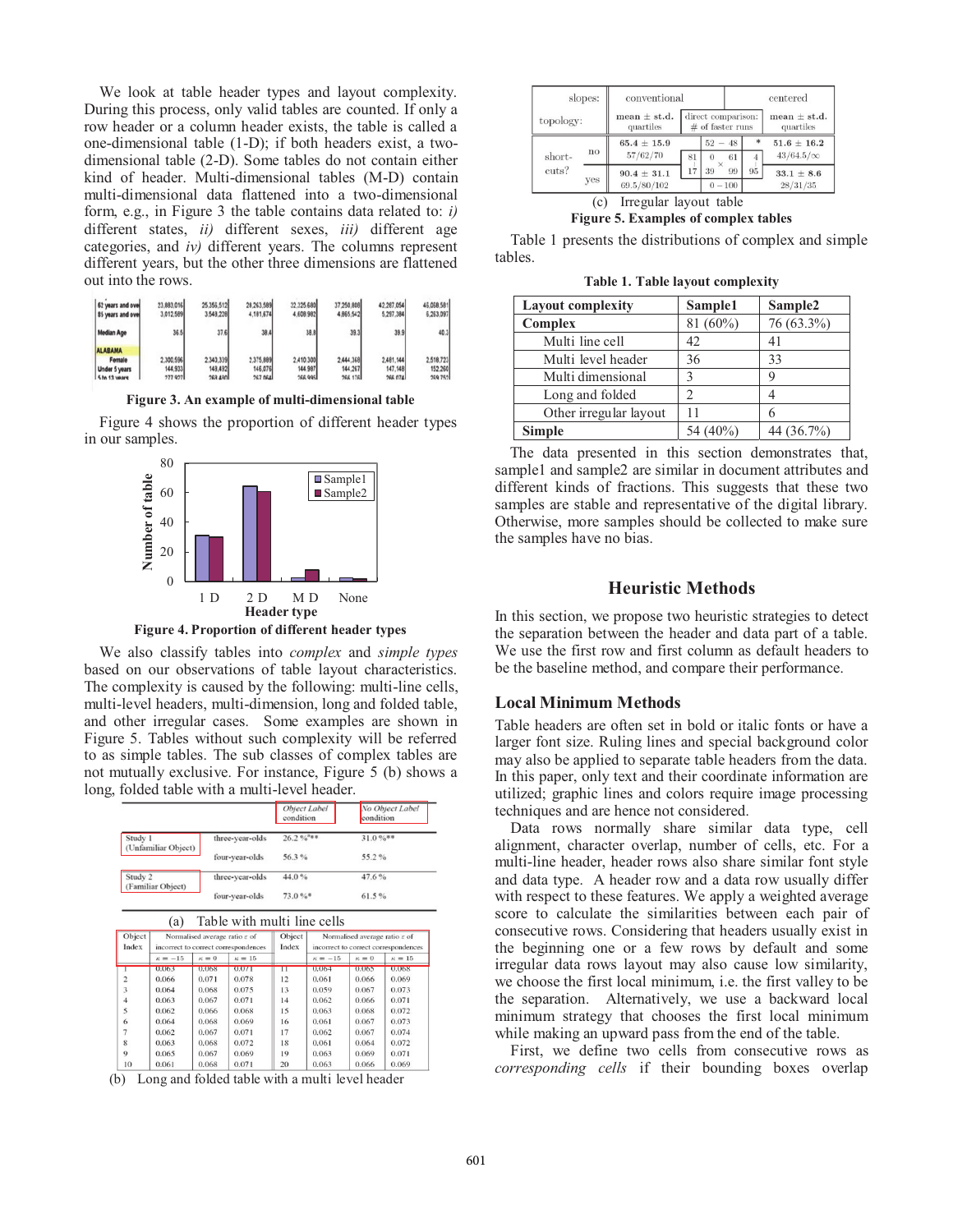horizontally. The top row cell is denoted as  $C_T$ , and the cell down in the next row is  $C<sub>D</sub>$ . The following attribute scores are calculated between two corresponding cells:

- Font size score:  $S1 = \text{minimum}$  font size of  $C_T$  and  $C_D$ , divided by the maximum font size of this cell pair.
- Character number score:  $S2 = min(Num \;{\rm{chars}} \; of C_T, C_D)$ / maximum number of characters of this cell pair.
- Overlap score:  $S3 =$  the width of bounding box overlap (as the arrow range shown below) divided by their minimum cell bounding box width.



- Data type score: if  $C_T$  and  $C_D$  have the same data type (numeric or alphabetic), set S4 to 1, otherwise to 0.
- Alignment score: if the two cells are found to be aligned (left, right, or center), S5 is set to be 1, otherwise 0.

Each pair of corresponding cells gets a weighted score and the rows' *CellScore* is the average of the scores of all its cells as follows:

$$
CellScore = \frac{1}{n} \sum_{i=1}^{n} \frac{u^* S 1_i + v^* S 2_i + w^* S 3_i + x^* S 4_i + y^* S 5_i}{u^+ v^+ w^+ x^+ y}
$$

where S1-S5 respectively represent the scores obtained from the above attributes, and u, v, w, x and y are their corresponding weights.

We calculate similarity on the row level as follows:

• *RowScore*: the minimum number of cells divided by the maximum number of cells among the two rows.

The final score is computed as follows:

$$
FinalScore = \frac{\alpha^*CellScore + \beta^*RowScore}{\alpha + \beta}
$$

Similarly, the same mechanism is applied to table columns to find the local minimum as the separation between header columns and data columns. Since columns do not possess the repetition characteristic as rows, only data type, font style, font size, and number of cells are explored.

#### **Results and Analysis**

The heuristic methods are executed on dataset sample1 and sample2 respectively. The results are shown in Figure 6. Errors can be classified into three types: false positive (the detected header is not a header), partial (for multi-line headers, only part of them have been detected), and expanded (some data are mistakenly detected as header). We evaluated table boundary detection manually to avoid table boundary detection errors. The data presented in Figure 6 are all based on correctly detected tables or partially detected tables but with complete headers.

In order to improve the accuracy of the header and data separation task, we cannot rely on a simple single heuristic as stated above. We propose supervised learning algorithms in the next section for classifying table content into header and data classes.



**Figure 6. Heuristic header detection methods evaluation** 

## **Machine Learning Techniques**

In this section, we first define the feature set for classifying header and data row/column, and then use a SVM based classifier and an ensemble classifier, a Random Forest.

#### **Feature Sets**

First, we list the features used for table row classification. We classify our features into two categories: single row features and neighboring row features.

#### **Single row features**

- Number of cells. Typically, data rows have the same number of cells, while header rows often have missing cells, especially for multi-level or hierarchical headers, where one cell in the first row expands into multiple cells in the next.
- Average cell length. For numeric tables, data rows usually have shorter average cell length than header rows. Therefore the cell length could be applied to differentiate the header and data.
- Number of characters.
- Percentage of numeric characters.
- Percentage of alphabetical characters.
- Percentage of symbolic characters (characters other than "A" to "Z', "a" to "z', and "0" to "9").
- Percentage of numeric cells. We define a cell containing only "0" to "9", "." and "%" a *numeric cell*.
- Average font size. Typically, the header row has a slightly larger font size.
- Percentage of bold cells.
- Percentage of italic cells. Bold and italic font styles are often used to highlight table headers.
- Row number. Headers appear before data.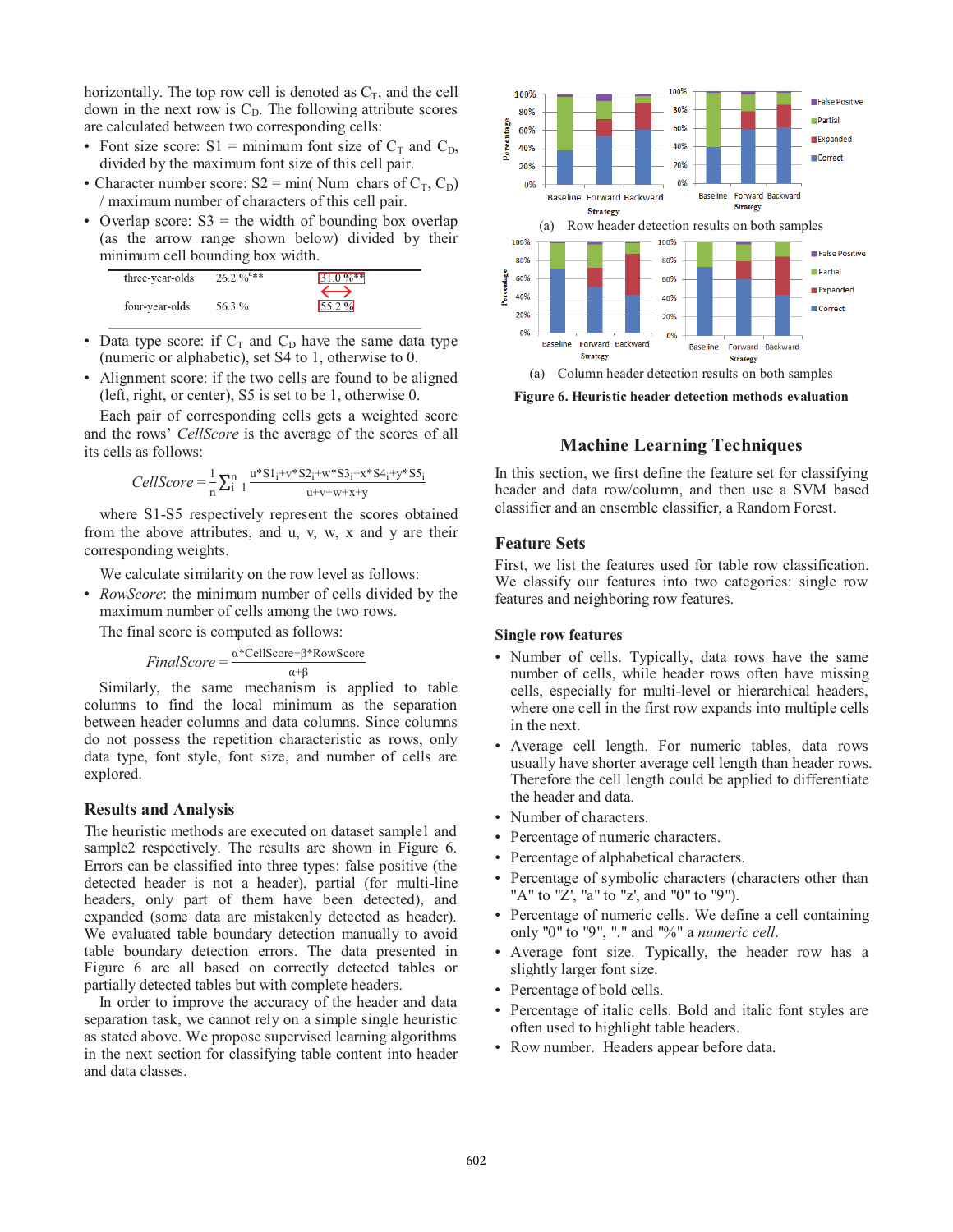#### **Neighboring row features**

- Percentage of spanning cells. We define a cell spanning over multiple cells in the lower row a *spanning cell*.
- Number of cells difference = fabs (number of cells upper – number of cells lower) / (number of cells upper + number of cells lower). Header rows often have missing cells, similar to the "number of cells" for single rows.
- Average alignment. (left 1, right 2, center 3, other 4). This is a category feature instead of value feature.
- Average overlap proportion. The average overlaps proportion of corresponding cells (calculated the same way as the overlap score described in section4) between two rows. Data-data rows often have larger value than header-data rows.
- Percentage of same cell data type. Here data type refers to alphabetical, digit and symbol.
- Percentage of same cell font style. Here font style refers to bold and italic. It calculates the proportion of the same font style between the corresponding cells.
- Overall content repetition of corresponding cells.
- Average content repetition of corresponding cells. As a pre-processing, we replace all number characters with "#", so that numeric strings with the same length are treated as with equal content. Then the Levenshtein distance is used to calculate similarity of two cell strings.

The above features are selected for header and data row classification. In terms of header and data column, some characteristics change. For instance, the repetition or consistency property does not apply for neighboring columns. Hence, features are adjusted as follows: *Number of cells, Number of characters, Percentage of digital characters, Percentage of alphabetical characters, Percentage of symbol characters*, *Percentage of numeric cells, Average font size, Percentage of bold cells, Percentage of italic cells, Column number.*

#### **Classification Models**

In our paper, we use *i)* an SVM (Burges 1998) based classifier with the popular RBF kernel, and the popular "grid-search" and cross validation to find the optimal soft margin parameter C, *ii)* a logistic regression (Balakrishnan 1991) based classifier, and *iii)* a random forest based classifier (Breiman 2011) to separate the header from the data.

#### **Experimental Results and Analysis**

#### **Data Set**

The two dataset samples described in section 3 were utilized. We show the number of tables (with correct labels for header and data), number of rows and columns, and number of header rows and header columns for the dataset sample1 (D1) and sample2 (D2) in Table 2.

**Table 2. Machine learning training set** 

|            | <b>Numbers</b> | D <sub>1</sub> | $\mathbf{D2}$ |
|------------|----------------|----------------|---------------|
| <b>Row</b> | Table          | 94             | 81            |
|            | Row            | 1382           | 1108          |
|            | Header row     | 240            | 195           |
| Column     | Table          | 99             | 90            |
|            | Column         | 758            | 704           |
|            | Header column  | 139            | 126           |

#### **Impact of Learning Models**

We use Libsvm<sup>2</sup> for SVM, a popular library for support vector machines. For logistic regression, we use the statistical computing tool  $\mathbb{R}^3$ , with its generalized linear regression function. For random forest, we use the Weka (Witten and Frank, 2005) toolkit, which contains a wide selection of in-built algorithms. For this experiment, it is built with 100 trees, and m = int  $(\log_2 (20 + 1)) = 4$  as suggested by Breiman.

We use a 10-fold cross-validation method to evaluate our algorithms. Since both D1 and D2 are random samples selected from the same set, and share similar number of tables, rows/columns and headers, we simply combine them together to do classification. The experimental results of table row and column type classification are listed in Table 3. The evaluation metrics are precision, recall, and Fmeasure. Given the number of the correctly-labeled true table rows A, the number of true positive header rows B, and the number of true negative data rows C, the precision is  $\frac{A}{A+C}$ , the recall is  $\frac{A}{A+B}$ , and the F-measure is  $\frac{2*precision*recall}{precision*recall}$ . The metrics also apply to table column type classification evaluation.

**Table 3. Results of header and data row / column classification on all features and all training set.** 

| <b>Type</b> | <b>Learning model</b> | <b>Precision</b> | Recall | F     |
|-------------|-----------------------|------------------|--------|-------|
|             | <b>SVM</b>            | 0.921            | 0.918  | 0.919 |
| <b>Row</b>  | Logistic regression   | 0.843            | 0.90   | 0.871 |
|             | Random forest         | 0.974            | 0.978  | 0.976 |
|             | <b>SVM</b>            | 0.861            | 0.86   | 0.84  |
| Column      | Logistic regression   | 0.968            | 0.967  | 0.967 |
|             | Random forest         | 0.982            | 0.982  | 0.982 |

Within the experiments with the same method, the same training dataset, and the same features, random forest outperforms the other two classifiers. This is probably because given an unrefined feature set, random forest is able to automatically choose the most useful features. Besides, random forest has bagging mechanism to select training samples, which could reduce variance and avoid overfitting. The SVM may probably be affected by the unbalanced number of header and data cases. The low performance of logistic regression may be caused by relative limited size of datasets and also the non-selected feature set. Note that, we have also tried other classifiers

 $\overline{a}$ 

 $2$  http://www.csie.ntu.edu.tw/~cjlin/libsvm/.

<sup>3</sup> http://www.r-project.org/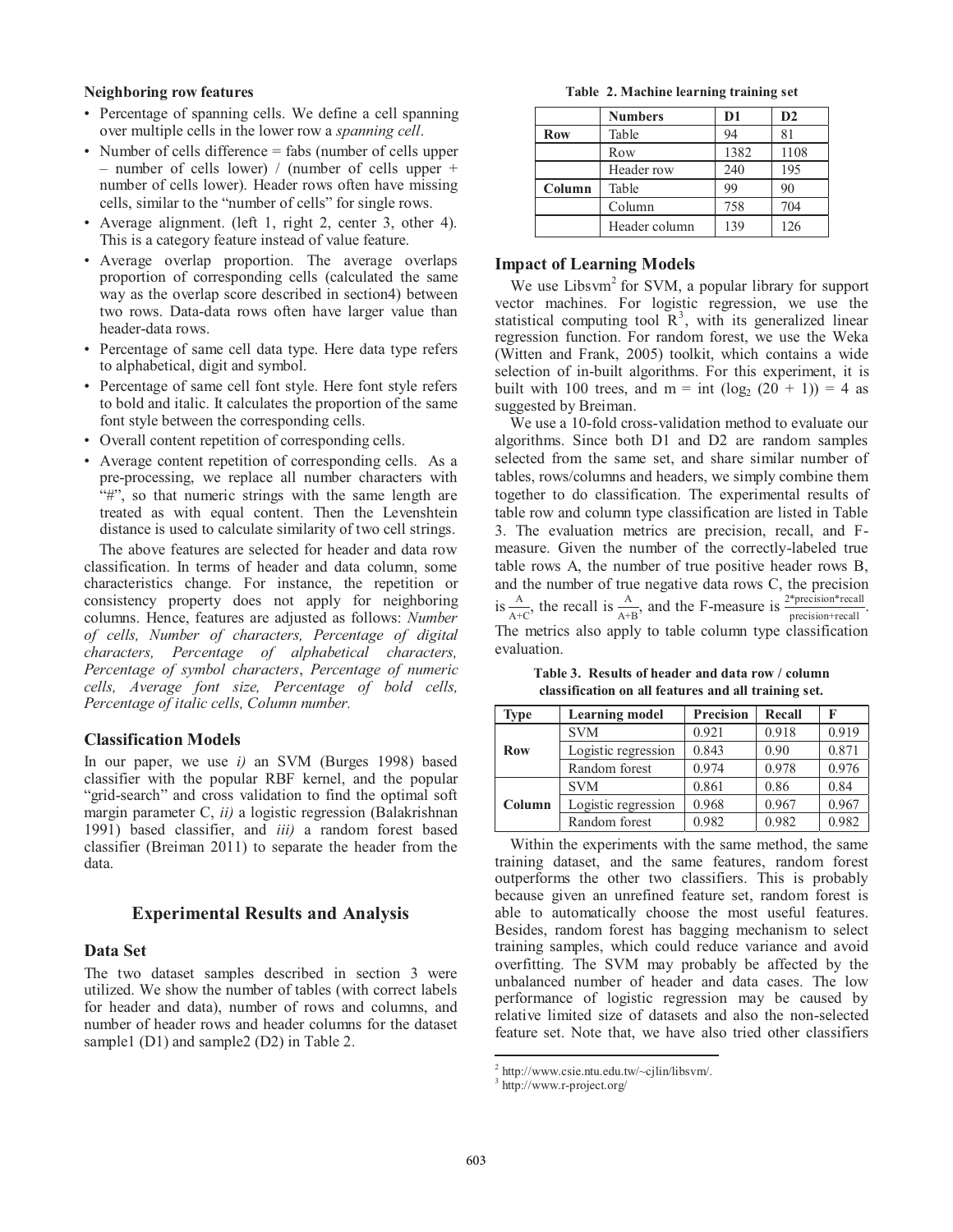integrated in Weka, such as NiaveBayes, BayesNet, J48 (C4.5 decision tree algorithm), AdaBoost, etc. Overall, Random Forest still performs the best.

#### **Impact of Feature Set**

We use the best performing random forest classifier to evaluate the impact of different feature sets. For table header and data row classification, we design three sets of experiments: *i*) random forest model using only single row feature; *ii)* experiment using only neighboring feature; *iii)*  add all features together. The results are shown in Table 4.

**Table 4. Results of header and data row classification on different feature set, but all training set** 

| <b>Features</b>      | <b>Precision</b> | Recall |       |
|----------------------|------------------|--------|-------|
| Single row feature   | 0.961            | 0.962  | 0.961 |
| Neighbor row feature | 0.961            | 0.962  | 0.961 |
| Together             | 0.974            | 0.978  | 0.976 |

Then, we use the 'InfoGain' attribute evaluator of the Weka toolkit to choose the most important features. The results showed that *Number of characters, Percentage of alphabetical characters, Average font size, Average alignment, Number of cells difference, Percentage of consistent cell data type,* and *Percentage of consistent cell font style* are the most effective features.

#### **Impact of Parameters**

The random forest classifier has two effective parameters: the number of trees to grow, and the number of features to consider when splitting each node. We have set the second value to be  $log_2(M + 1)$ . Figure 7 shows the increase in accuracy with an increase in the number of trees. Increasing the number of trees beyond 100 improves the result very slightly at the cost of a huge increase in run-time.



**Figure 7. Impact of number of trees for random forest learning** 

#### **Evaluation on Table Level**

Our machine-learning-based methods can classify individual table rows as headers and table columns as headers with respectively 97% and 98% accuracy. Table header detection is not only a classification problem, but also an information extraction problem of determining where the header ends and the data begins. In section 4, we addressed heuristic methods and provided their results at the table level. Here, we evaluated the accuracy of our

machine learning algorithms at the table level by comparing the predicted and labeled classes per table, and make a comparison with the proposed heuristic method which has better results as well as with the baseline method.

Since the random forest (RF) has the best results for rows and columns, we use its predicted results for table level accuracy, including the proportions of tables with completely correct header, partially detected header, expanded and false positive header. The results are shown in Table 5. It is interesting to note that, although the column classification accuracy has fewer errors, these erroneous columns are distributed over many tables but the erroneous rows are distributed over fewer tables. Thus, the table-level accuracy is better for the rows-case.

|                                   | <b>Baseline</b>               | <b>Heuristic</b> | RF    |  |  |  |
|-----------------------------------|-------------------------------|------------------|-------|--|--|--|
| <b>Table header row detection</b> |                               |                  |       |  |  |  |
| Correct                           | 0.402                         | 0.609            | 0.920 |  |  |  |
| Partial                           | 0.587                         | 0.25             | 0.043 |  |  |  |
| Expanded                          |                               | 0.13             | 0.03  |  |  |  |
| Fake                              | 0.011                         | 0.011            | 0.007 |  |  |  |
|                                   | Table header column detection |                  |       |  |  |  |
| Correct                           | 0.735                         | 0.598            | 0.904 |  |  |  |
| Partial                           | 0.24                          | 0.186            | 0.053 |  |  |  |
| Expanded                          |                               | 0.181            | 0.025 |  |  |  |
| Fake                              | 0.025                         | 0.025            | 0.018 |  |  |  |

**Table 5. Comparison of learning method, rule-based method and baseline on table header row and column detection** 

# **Conclusion**

We investigate the classification of diverse table styles for effective table header information extraction using random samples from CiteSeer<sup>X</sup>. From the analysis of table categories and their relationship with table header types, we propose heuristic methods and machine learning techniques to address the table header detection problem in order to better classify table categories. Empirically, a Random Forest classifier outperforms all the other methods.

Future work could focus on header hierarchy extraction in order to distinguish single-line single-level, multi-line single-level and multi-line multi-level table headers. Furthermore, enhanced table header detection could not only improve table classification and understanding, but can also improve table search. For instance, given a table, we could extract the headers and use them as a query instead of the entire PDF table to search tables with the same or semantically related headers.

#### **Acknowledgement**

We gratefully acknowledge the support of the cosupervised Ph.D. student scholarship program of the China Scholarship Council (CSC), the National Basic Research Program of China (No. 2012CB724108) and the National Science Foundation under Grant Nos. 0845487.